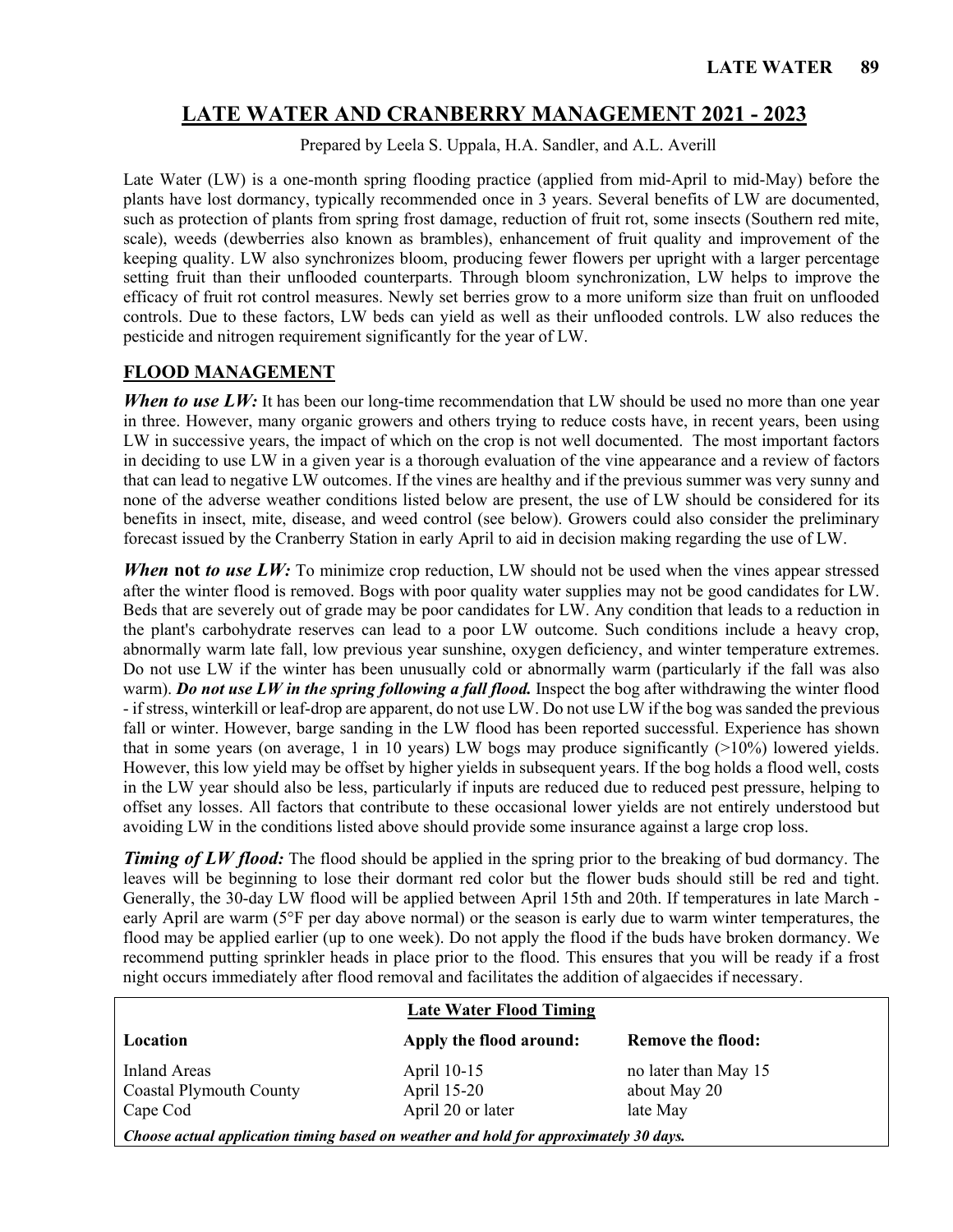### **90 LATE WATER**

*Depth and temperature of LW flood:* The flood depth should be maintained so that all vines are well covered by water. Shallow floods and/or flood temperatures consistently greater than 65°F (measured in the early morning) should be avoided to prevent injury and crop reduction. Flood water temperatures will generally be cooler if the flood is deep (> 12 inches above the vines). If temperatures are approaching 65°F, recirculation of the flood water may prevent having to abort the flood prior to 4 weeks. However, keeping the flood too cool using this technique may reduce efficacy in the suppression of cranberry fruitworm (see the insect section on the next page for more information).

*Prevention and treatment of scum:* Algae (scum) often forms in LW floods. Water temperature is a major factor in the development of scum; shallow floods and inland (warmer) locations may be more prone to this problem. If scum is severe, early withdrawal of the flood may be necessary. If heavy scum is present after the flood, it should be broken up mechanically so that light can reach the vines. Even so, crop reduction may occur when scum is severe. Barley straw may be used to clear the water; research indicates its efficacy can be variable, working well in many situations but failing in others.

*Draining:* Release the flood slowly over the top board to protect water resources. The date of flood removal will vary with location and date of flood initiation. If air temperatures are unseasonably warm and flood water temperature becomes too high, the LW flood may need to be removed prior to 30 days. If the flood is removed early, pest management benefits may be affected (see insect management, next page).

# **MANAGEMENT AFTER LATE WATER:**

*Irrigation:* There should be no need to irrigate (unless protecting for frost) for at least 2 weeks after the LW flood is withdrawn. However, we recommend that you schedule irrigation based on soil moisture status. Moisture sensors and tensiometers should be re-deployed soon after the flood is removed.

*Frost protection:* After removal of the LW flood, cranberry buds are sensitive to frost injury. During LW, the appearance of the terminal bud is arrested at the spring dormant stage. *However, internal changes in the bud lead to a loss of frost tolerance despite appearances.* 

When using LW, frost management should be based on the actual duration of the flood, rather than the appearance of the buds. After more than one week of LW flooding, the appearance of the buds will not be an accurate predictor of tolerance. A 1-week LW flood has no impact on frost tolerance -- protect the buds based on appearance. After LW of longer than 1-week, protect the bogs for  $27^{\circ}F$  (flood duration = 2 weeks) or  $30^{\circ}F$ (any duration longer than 2 weeks).

*Fertilizer use:* LW bogs respond readily to fertilizer: N dose should be reduced to avoid overgrowth. A 30-40% reduction of N can be achieved by eliminating the spring application and/or reducing the fruit set dose. Further reductions may have an impact on bud development for the following year. Remember, fertilizer applied in the current season has the greatest impact on the *following* season's crop. The best tactic for a LW bog is to add no fertilizer for at least 2 weeks after flood withdrawal and then add small amounts with close monitoring of response. Generally, no fertilizer should be needed until bloom. Time your applications by the plant's development. This is especially important when development has been shifted in time by the use of LW. If the LW flood was terminated early (3 weeks or less), standard fertilizer regimens may be followed.

**Disease management:** LW can be an excellent cultural control strategy against fruit rot.

Fresh fruit Howes and all processed fruit bogs in the year of the LW flood - Use reduced rates (never use less than the recommended rate listed on the fungicide label) and number of applications of fungicides. Fungicide application intervals may be extended to every 10 or 14 days depending on bloom. Fungicides may be eliminated on processed-fruit beds if the final keeping quality is forecast to be good. If one application is to be made, apply at 50% bloom. If two fungicide applications are made, apply the first at 10% bloom and the second two weeks later. *Reduced fungicide rates should be employed*, especially for Howes, which has greater resistance to rot. Scientific literature focusing on the effects of LW in the newer cultivars/hybrids is limited.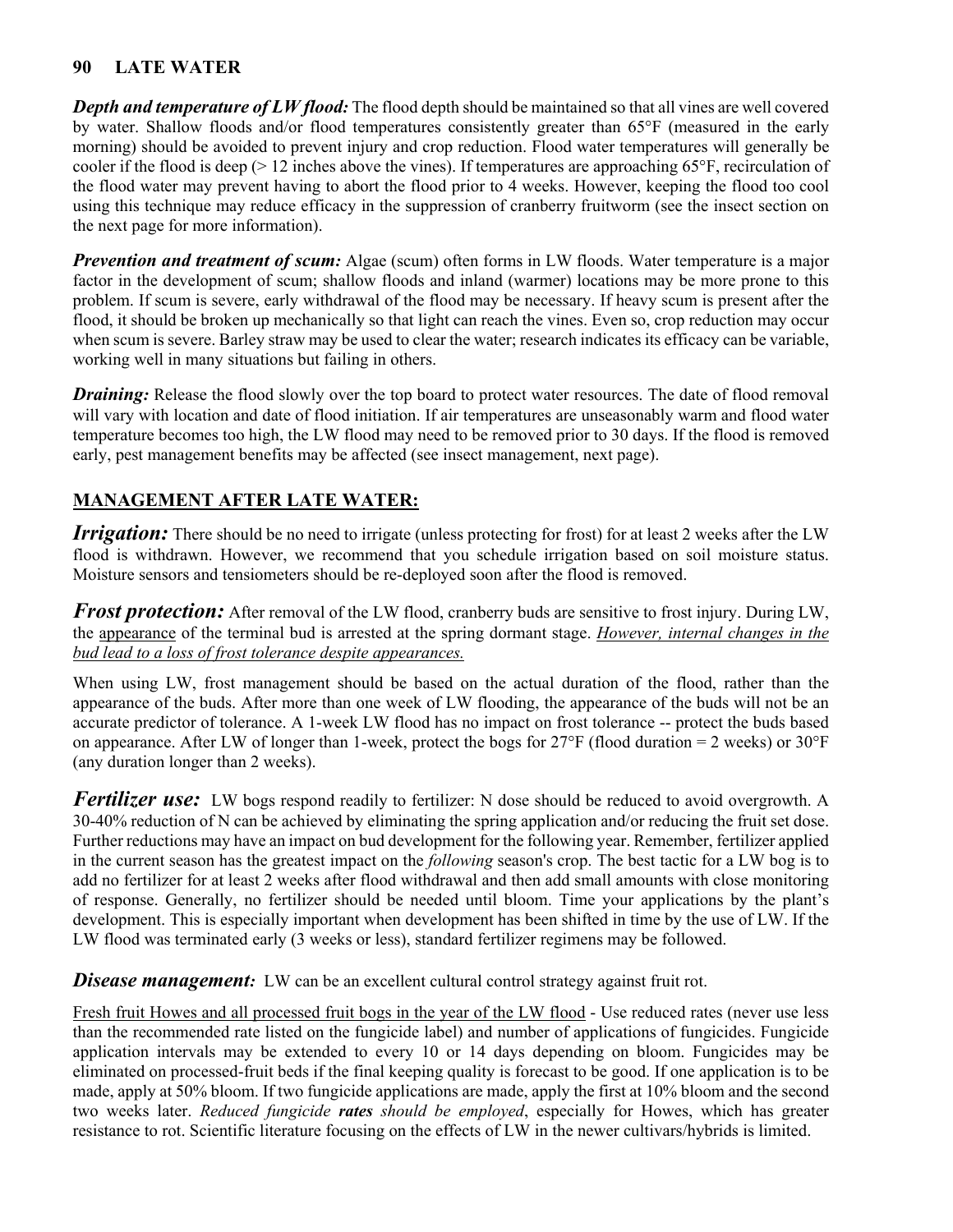First-year after LW has been held - Fungicide applications and rates can still be reduced without sacrificing fruit quality.

Second-year after LW has been held - Fungicide applications and rates should be increased to a normal schedule. Otherwise, fungal inoculum will increase and may cause significant field and storage rot losses.

New Plantings - LW held in a newly planted (one or two year-old) bog will help reduce inoculum buildup, as well as helping the vines spread over the surface of the soil. Both of these factors will help reduce the amount of rot during the initial two crop seasons. LW may also slow down weeds on new bogs (see next page).

**Insect and mite management:** Many insects are affected by LW. Emergence is delayed, and when a type of insect does appear, emergence is often synchronous, permitting better management. LW can be used to manage several pest insects:

**Early season insects** - Winter moth hatches from late April into early May, so on-bog populations of this insect should be suppressed by LW. False armyworm and Gypsy moth may be suppressed. In general, cutworms have not been a problem in recent years on LW bogs. Pre-bloom sprays are seldom needed but sweep net **scouting** should still be carried out -- cutworm moths may be attracted to the wet bog just after flood removal as a site for egg-laying. If this happens, infestation may be quite severe. In addition, spanworms (other than winter moth) have sometimes been found on LW bogs.

**Cranberry weevil** - is not impacted by LW.

**Cranberry fruitworm** - Cranberry fruitworms, which overwinter in the bog in hibernacula (cocoons), have been shown to be greatly reduced by LW, *particularly when held for the full duration of 4 weeks*. Mortality is higher when the flood is warm (approx. 60°F) and is significantly lower if the flood water is cool throughout the 4 weeks. Shorter duration (2.5-3 weeks) LW floods appear to have *little effect* on mortality in the hibernacula; populations are suppressed very little, compared to those on unflooded beds and significantly less than those on beds receiving a 4-week flood (see table below). A 4-week flood with water temperatures that rise to the 60°F level provides the best chance for fruitworm suppression. Therefore, growers should closely monitor flood temperature. While 60°F provides the best fruitworm suppression, greater than 65°F increases the potential for crop reduction. Monitoring for infestation is important (see the insect section for scouting practice after LW). Fruitworm sprays may be eliminated on LW bogs. Second and third sprays are seldom needed but scouting for eggs should continue as populations may move in from surrounding beds.

| <b>Site</b> | <b>Flood length</b>  | <b>CFW</b> mortality |            |
|-------------|----------------------|----------------------|------------|
|             |                      | flooded              | no flood   |
| 1           | 2.5 weeks            | 50%                  | 28%        |
| 2           | 2.5 weeks            | 45%                  | 13%        |
| 3           | 2.5 weeks<br>4 weeks | 40%<br>98%           | 34%<br>20% |
| 4           | 3 weeks<br>4 weeks   | 41%<br>94%           | 37%<br>71% |

Effects of LW duration on cranberry fruitworm mortality. Data based on the failure of insect to emerge from hibernacula following flood are listed below.

**Scale** - LW suppresses scale.

*Sparganothis* **fruitworm** - is not controlled by LW but flight is synchronized, making management easier.